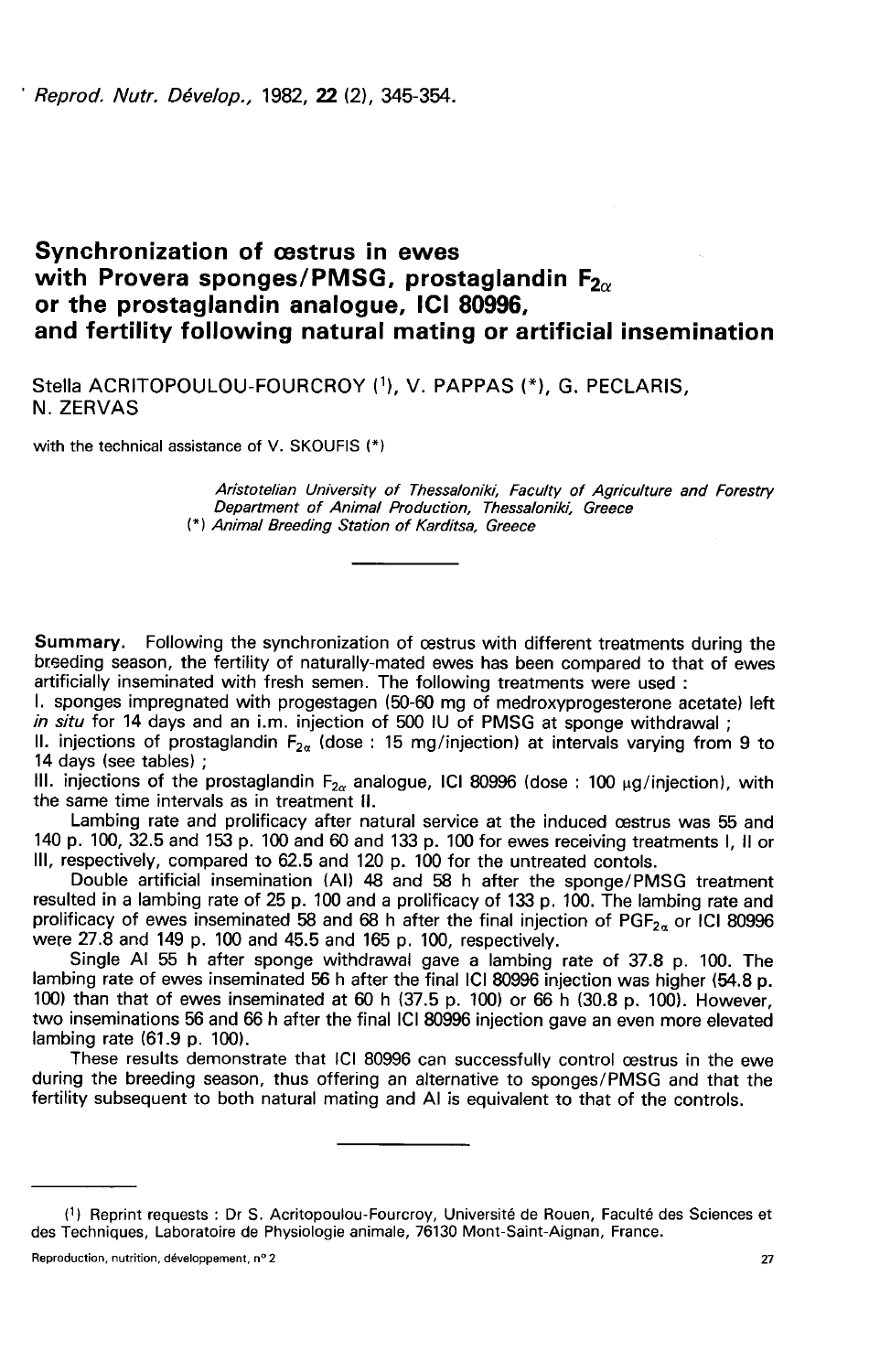# Introduction.

The ability to successfully control oestrus and ovulation in sheep would provide a number of practical and economic advantages. First, it would allow batchlambing, resulting in better flock management at lambing and thereby reducing feeding and labour costs. Second, if combined with Al it would allow the exploitation of genetically superior sires. However, the most important prerequisite of Al is the ability to synchronize ovulation with no subsequent impairment of fertility.

In the past, synthetic progestagens have been used with PMSG to control ovulation in sheep. Lowered fertility of the treated animals has been the major problem associated with this method of cestrous control (Robinson et al., 1967; Holst and Moore, 1970). Treating ewes with progestagens also leads to the abnormal production of cervical mucus (Smith and Allison, 1971). Further, the timing of the preovulatory LH peak relative to the onset of progestagen-induced oestrus is significantly different from that of natural cestrus (Lintin et al., 1973).

More recently, following the demonstration that  $PGF_{2\alpha}$  is the uterine luteolysin in the ewe (Goding, 1974), this material and its analogue, ICI 80996, have been used to induce cestrus in cyclic ewes (Acritopoulou et al., 1977; Baird and Scaramuzzi, 1977). The endocrine changes in progesterone and LH that occur during the ICI 80996-induced oestrous cycle closely resemble those found during a natural cestrous cycle (Acritopoulou et al., 1977). Moreover, there is a high degree of synchrony in the return to oestrus and ovulation following treatment with the prostaglandin analogue (Acritopoulou et al., 1978).

The experiments described in the present investigation were therefore designed to compare the effectiveness of the three different methods of controlling oestrus and ovulation in ewes during the breeding season. The fertility of ewes with induced oestrus and either Al or natural mating has been compared to that of untreated controls.

## Material and methods.

Sheep of two native milking breeds, the Karagounico (K) and the Serres (S), showing reproductive activity from early summer through mid-autumn, were used in all the experiments. They varied in age from 18 months to 8 years. All four experiments were carried out during the breeding season in three consecutive years (1978-1980). To ensure that the sheep had regular cestrous cycle activity, teaser rams were introduced for 1 h twice daily (at 07.00 and 18.00 h) beginning one month before the start of the experiments. The ewes in all the experiments were treated without reference to the stage of the oestrous cycle.

The treatments used were as follows :

I. Provera intravaginal sponges impregnated with 50-60 mg of medroxyprogesterone acetate were left in situ for 14 days. Upon sponge removal, an intramuscular injection of 500 IU of PMSG was given ; The treatments used were as follows :<br>
I. Provera intravaginal sponges impregnated with 50-60 mg of medroxy-<br>
progesterone acetate were left *in situ* for 14 days. Upon sponge removal, an intra-<br>
muscular injection of 500

intramuscularly in a sterile, aqueous solution (5 mg/ml) ;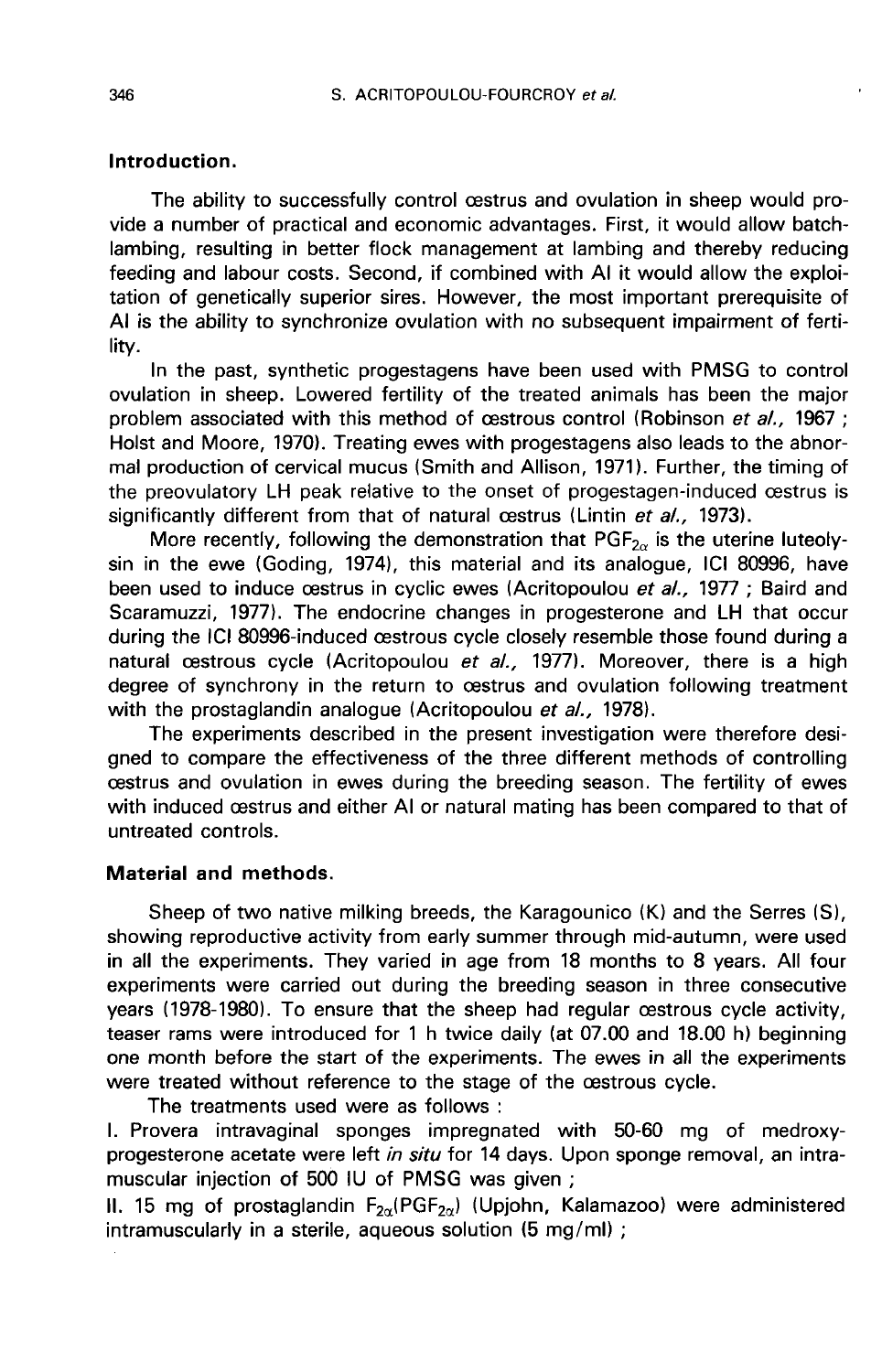III. 100  $\mu$ g of prostaglandin analogue, ICI 80996 (ICI Ltd, England), were given<br>intramuscularly in 2 ml of a sterile saline solution (9 p. 1 000 NaCl).<br>The number of PGF<sub>2x</sub> or ICI 80996 injections, the interval betwee

intramuscularly in 2 ml of a sterile saline solution (9 p. 1 000 NaCl).<br>The number of PGF<sub>20</sub> or ICI 80996 injections, the interval between them and the insemination time varied in the four experiments (see tables 1, 2, 3, 4). The choice was based on the data of preliminary studies (Acritopoulou, unpublished data). From 24 to 84 h after the injection of PMSG or the final injection of PGF<sub>2 $\alpha$ </sub> or ICI 80996, the treated ewes were checked for œstrus, using teaser rams at 4hour (exp. 1) or 12-hour (exps. 2, 3, 4) intervals.

In experiment 1, the treated ewes were hand-mated to rams of proven fertility at the onset of cestrus and again 10 h later. Control ewes were checked for oestrus (at 07.00 h and 18.00 h) during the experimental period and were hand-mated at the detected cestrus and again 10 h later. In experiments 2, 3 and 4, Al was carried out using 0.2 ml of fresh diluted (1 : 1) semen (> 160 million motile sperm/0.2 ml of semen).

Following natural mating or AI after induced cestrus, the ewes of the different groups ran together with colour-marked fertile rams to cover returns to service. All data on the lambing and prolificacy of each ewe were recorded at lambing in all experiments. The  $x^2$  analysis and the t-test were used to statistically analyze the data.

## Results.

In this investigation, we considered the return to oestrus up to 72 h after treatment as the « response to treatment ». « Treatment » refers to either the time of the PMSG injection or the final injection of  $PGF_{2\alpha}$  or ICI 80996.

Experiment 1.  $-$  As shown in figure 1, by 48 h after PMSG injection, 90 p. 100



FIG. 1.  $-$  Time (h) from treatment to onset of œstrus.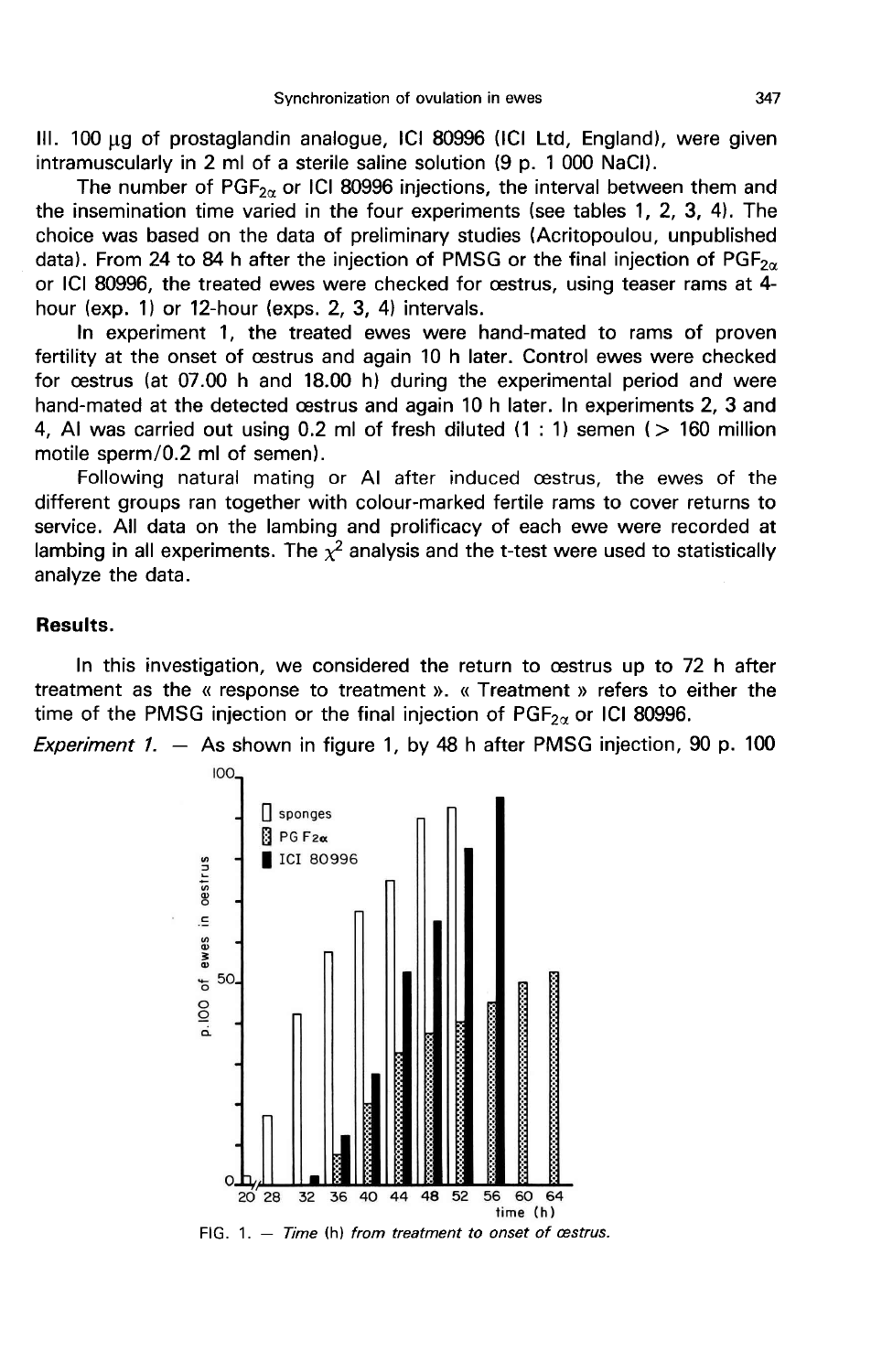| Group                                                                                                                                                           | Timing of oestrus, lambing rate and prolificacy of hormonally-treated and control ewes |                                     |                           | $\equiv$                          | $\geq$                                |
|-----------------------------------------------------------------------------------------------------------------------------------------------------------------|----------------------------------------------------------------------------------------|-------------------------------------|---------------------------|-----------------------------------|---------------------------------------|
| Treatment                                                                                                                                                       | Sponges/PMSG                                                                           | $\mathsf{PGF}_{2a}(\mathbf{1})$     |                           | ICI 80996 ( <sup>1</sup> )        | Controls                              |
| Time of natural mating                                                                                                                                          |                                                                                        | At induced oestrus and 10 h later   |                           |                                   | oestrus and 10 h later<br>At detected |
| Number of treated ewes                                                                                                                                          | $\overline{a}$                                                                         | ੩                                   |                           | ੩                                 | $\mathbf{f}$                          |
| $\tilde{z}$<br>Number of ewes responding within<br>treatment                                                                                                    | $\mathcal{C}$<br>h of                                                                  | $\overline{2}$                      |                           | జ                                 | $\mathsf{I}$                          |
| oestrus after treatment<br>$\begin{array}{c} \text{(p. 100)}\\ \text{Time (h)} \text{ from treatment to onset of oestus.} \end{array}$<br>Percentage of ewes in | $92.5$ (a)                                                                             | 60.0 (b)                            |                           | 95.0(a)                           | $\overline{1}$                        |
| <br>Lambing rate (p. 100)<br>Prolificacy (p. 100)<br>$M \pm SE$                                                                                                 | $\begin{array}{l} 36.7 \pm 1.3 \\ 55.0 \; \text{(c)} \\ 140 \end{array}$               | $48.1 \pm 2.1$<br>$32.5$ (d)<br>153 |                           | $45.8 \pm 1.1$<br>60.0 (c)<br>133 | 62.5 (c)<br>120                       |
| a 9-day interval.<br>$P < 0.05$ in comparing a to b.<br>$P < 0.025$ in comparing c to d.<br>(1) Two injections at                                               |                                                                                        |                                     |                           |                                   |                                       |
|                                                                                                                                                                 |                                                                                        | TABLE <sub>2</sub>                  |                           |                                   |                                       |
|                                                                                                                                                                 | Lambing rate and prolificacy of ewes after synchronisation of ovulation                |                                     |                           |                                   |                                       |
| Treatment<br>Group                                                                                                                                              | Sponges/PMSG                                                                           | $PGF_{2a}$                          |                           |                                   | ICI 80996                             |
| <b>IA</b> of<br>Time (h) from treatment                                                                                                                         | 48 & 58                                                                                | 58 & 68<br>€                        | 58 & 68<br>$\overline{c}$ | 58 & 68<br>$\in$                  | 58 & 68<br>ව                          |
| Number of treated ewes                                                                                                                                          | 8                                                                                      | $\overline{21}$                     | 25                        | z                                 | Ξ                                     |
| Number of ewes responding within 72 h of<br>Lambing rate of treated ewes (p. 100)<br>treatment<br>Prolificacy (p. 100).                                         | ន<br>និងនិ                                                                             | ួន<br>ខេត្ត                         | 14.0<br>18                | ន<br>មិន<br>រ                     | ្ត<br>កូម៉ូ<br>តូ                     |
|                                                                                                                                                                 |                                                                                        |                                     |                           |                                   |                                       |

348

TABLE 1

(1) Two injections given on Days 1 and 14 no matter at what stage of the cycle treatment commenced.<br>(2) Three injections given on Days 1, 10 and 24 no matter at what stage of the cycle treatment commenced.<br>P < 0.10 in com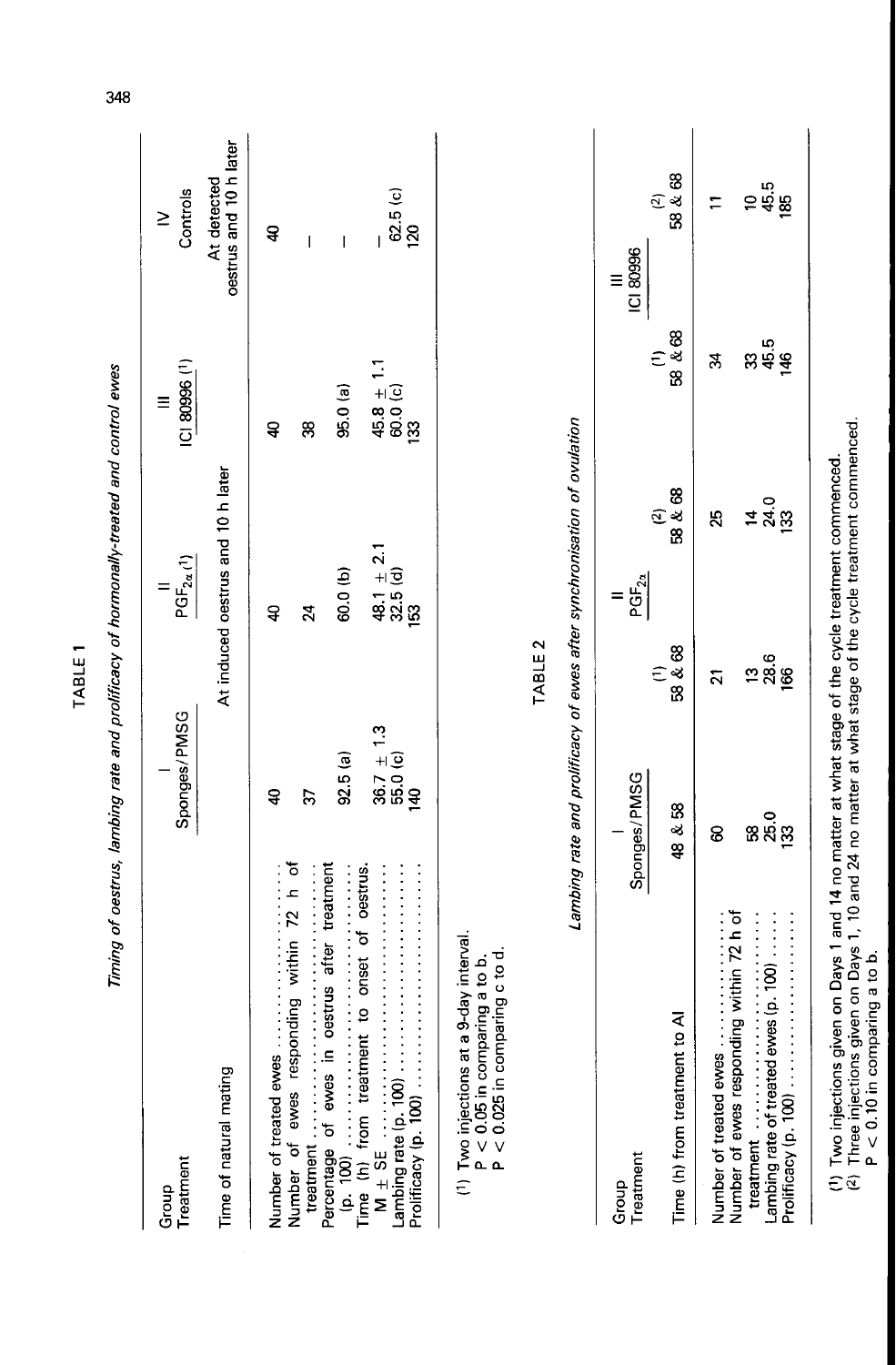of the ewes of this group had returned to cestrus. Only 45 p. 100 of the  $PGF_{2\alpha}$ of the ewes of this group had returned to cestrus. Only 45 p. 100 of the  $PGF_{2\alpha}$  interated ones were in cestrus by 56 h after the second  $PGF_{2\alpha}$  injection, while 95 p.<br>100 of the ewes treated with ICL80996 came into c 100 of the ewes treated with ICI 80996 came into oestrus within the same time treated ones were in cestrus by 56 h after the second PGF $_{2\alpha}$  injection, while 95 p.<br>100 of the ewes treated with ICI 80996 came into cestrus within the same time<br>interval. Treatment with ICI 80996 or PGF $_{2\alpha}$  did no the oestrous cycle of the treated ewes since those not conceiving returned to service 15 to 19 days later. Provera sponges/PMSG and ICI 80996 were equally effective in synchronizing oestrus and subsequent fertility (table 1). These treatments, significantly better than  $PGF_{2\alpha}$ , were indistinguishable from the controls.

*Experiment 2.*  $-$  Table 2 shows that treating the ewes with ICI 80996 resulted in higher lambing rates after AI than treatment with  $PGF_{2\alpha}$  or sponges/PMSG. The  $x^2$  analysis of the data indicated that there was no significant difference in the lambing rate with 2 or 3 injections of  $PGF_{2\alpha}$  or ICI 80996. Al with the latter treatment, as compared to sponges/PMSG, resulted in a significantly higher lambing rate  $(P < 0.10)$ .

Experiment  $3. -$  The results in the two breeds were about the same; out of 129 ewes, 83 (64.3 p. 100) did not return to service and 71 (55.0 p. 100) lambed, producing 82 lambs (116 p. 100). Following AI, the lambing peak (60 p. 100) of group S occurred on Day 146 and that of group K on Day 149.

### TABLE 3

| Group<br>Treatment                                                                                  | Karagounico<br>Serres<br>3 injections of ICI 80996 (1) |            |  |
|-----------------------------------------------------------------------------------------------------|--------------------------------------------------------|------------|--|
| Time (h) from treatment to AI                                                                       | 56 & 66                                                | 56 & 66    |  |
|                                                                                                     | 62                                                     | 67         |  |
| Number of ewes responding within 72 h of treatment                                                  | 58<br>57.4                                             | 62<br>51.5 |  |
| Prolificacy (p. 100) $\ldots \ldots \ldots \ldots \ldots \ldots \ldots \ldots \ldots \ldots \ldots$ | 126                                                    | 106        |  |

#### Fertility of ewes treated with 3 injections of ICI 80996

(1) Injections given on Days 1, 10 and 24 without reference to the day of the oestrous cycle on which treatment commenced.

Experiment 4.  $-$  Fixed-time double AI of ewes 56 and 66 h after the second ICI 80996 injection resulted on a higher lambing rate than single Al at 56, 60 or 66 h after the second ICI 80996 injection (table 4). Al of sponge-treated ewes 55 h after PMSG injection gave a lambing rate of 37.8 p. 100 ; this percentage was similar to that (37.5 p. 100) of ewes treated with ICI 80996 and inseminated at 60 h.  $\mathcal{X}^2$ analysis showed that double Al at 56 and 66 h or single Al at 56 h after treatment with ICI 80996 resulted in a significantly higher lambing rate than single Al at 60 or 66 h  $(P < 0.05)$ . The treatment with sponges/PMSG resulted in a significantly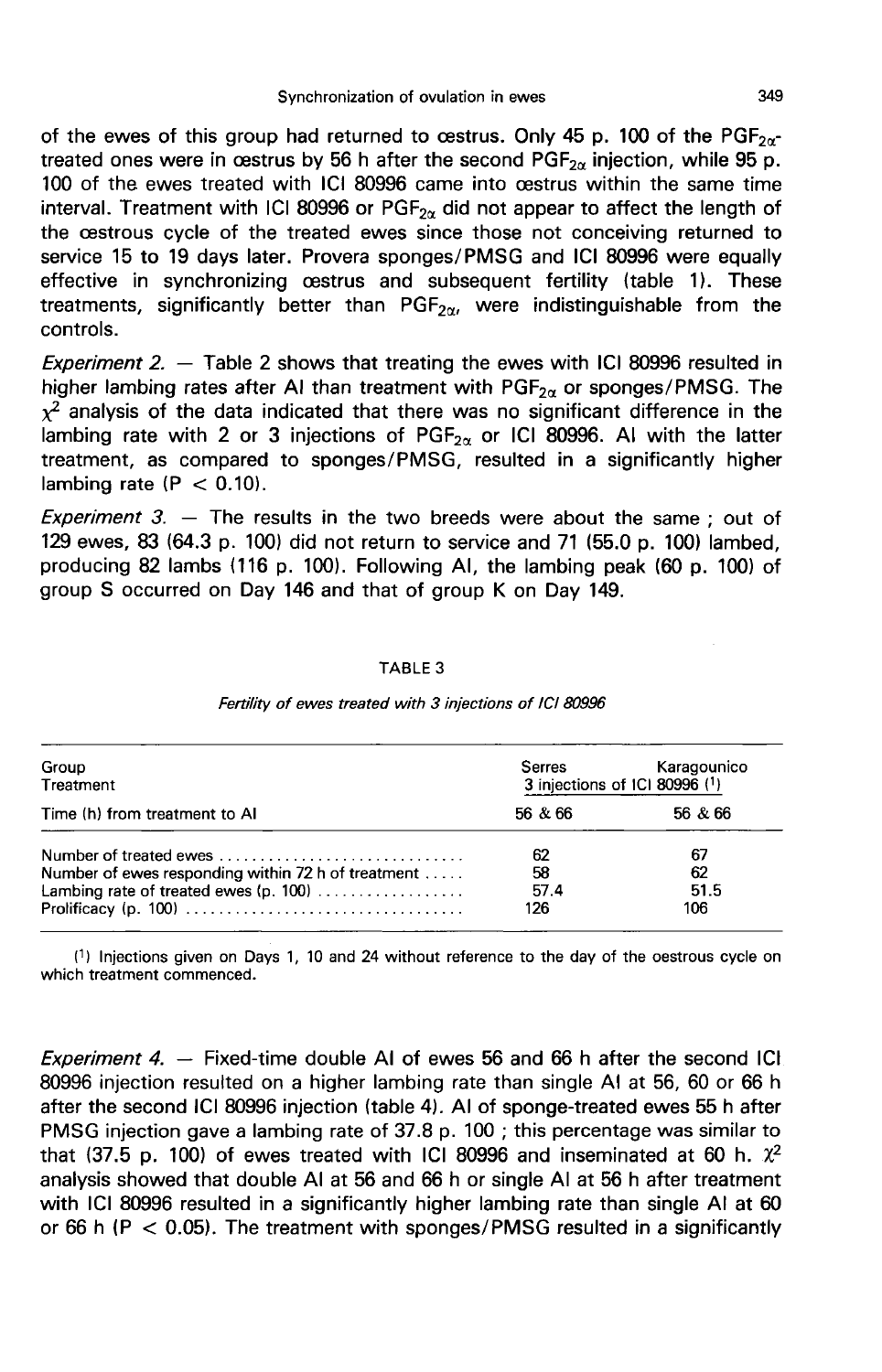lower lambing rate at induced oestrus than double or single Al 56 h after ICI 80996 treatment  $(P < 0.025)$ .

#### **TABLE 4**

#### Lambing rate and prolificacy of ewes treated with sponges/PMSG or ICI 80996 and artificially inseminated

| Treatment<br>Time (h) from treatment to AI               | Sponges/PMSG   | $ C $ 80996 $(1)$ |                |                            |                |  |
|----------------------------------------------------------|----------------|-------------------|----------------|----------------------------|----------------|--|
|                                                          | 55             | 56 & 66           | 56             | 60                         | 66             |  |
| Number of treated ewes<br>Number of ewes responding      | 45             | 42                | 42             | 32                         | 39             |  |
| within 72 h of treatment<br>Lambing rate of treated ewes | 42             | 40                | 41             | 31                         | 39             |  |
| Prolificacy (p. 100) $\ldots \ldots \ldots$              | 37.8(b)<br>188 | 61.9(a)<br>142    | 54.8(a)<br>130 | 37.5 <sub>(b)</sub><br>125 | 30.8(h)<br>141 |  |

(1) Two injections at a 12-day interval.  $P < 0.05$  in comparing a to b.

## Discussion.

The present results clearly demonstrate the high potential of the  $PGF_{2\alpha}$ analogue, ICI 80996, in the control of oestrus and ovulation in ewes during the breeding season under field conditions, thus confirming previous results (Acritopoulou, 1977).

The dose of 15 mg of  $PGF_{2\alpha}$  appeared to be insufficient to cause luteolysis in ewes of the Karagounico and Serres breed since only 60 p. 100 of the treated animals returned to oestrus. Hackett and Robertson (1980) found that when the dose was increased from 15 to 20 mg, the oestrous response increased from 70 to 100 p. 100. However, Rommel et al. (1979) obtained an 85 p. 100 synchronisation dose was increased from 15 to 20 mg, the œstrous response increased from 70 to 100 p. 100. However, Rommel *et al.* (1979) obtained an 85 p. 100 synchronisation of œstrus in ewes treated with only 10 mg of  $\text{PGF}_{2\alpha}$  wh of cestrus in ewes treated with only 10 mg of  $PGF_{2\alpha}$  while Hackett *et al.* (1980) obtained identical results with 15 mg of PGF<sub>2 $\alpha$ </sub>, both groups of workers using the double-injection regime.

The mean time interval (in this study : 36.7  $\pm$  1.3 h) from the end of the sponge/PMSG treatment to the onset of oestrus is similar to that reported by Evans and Robinson (1980) in Border Leicester  $\times$  Merino ewes. However, this value is higher than that of 31.4  $\pm$  0.6 h found by Cognie *et al.* (1970). Similarly, the mean time interval from the second injection of ICI 80996 to the onset of oestrus, recorded in the present study, is longer than that reported in previous experiments (Acritopoulou et al., 1978). It must be emphasized here that when oestrus was checked at 4-hour intervals, as in experiment 1, it could only be detected with an accuracy of  $+4$  h. Inaccurate and/or false detection of the onset of oestrus by the teaser rams must also be taken into account.

Of the three methods of ovulation control tested in the present study, the ICI 80996 treatment resulted in higher fertility when combined with either natural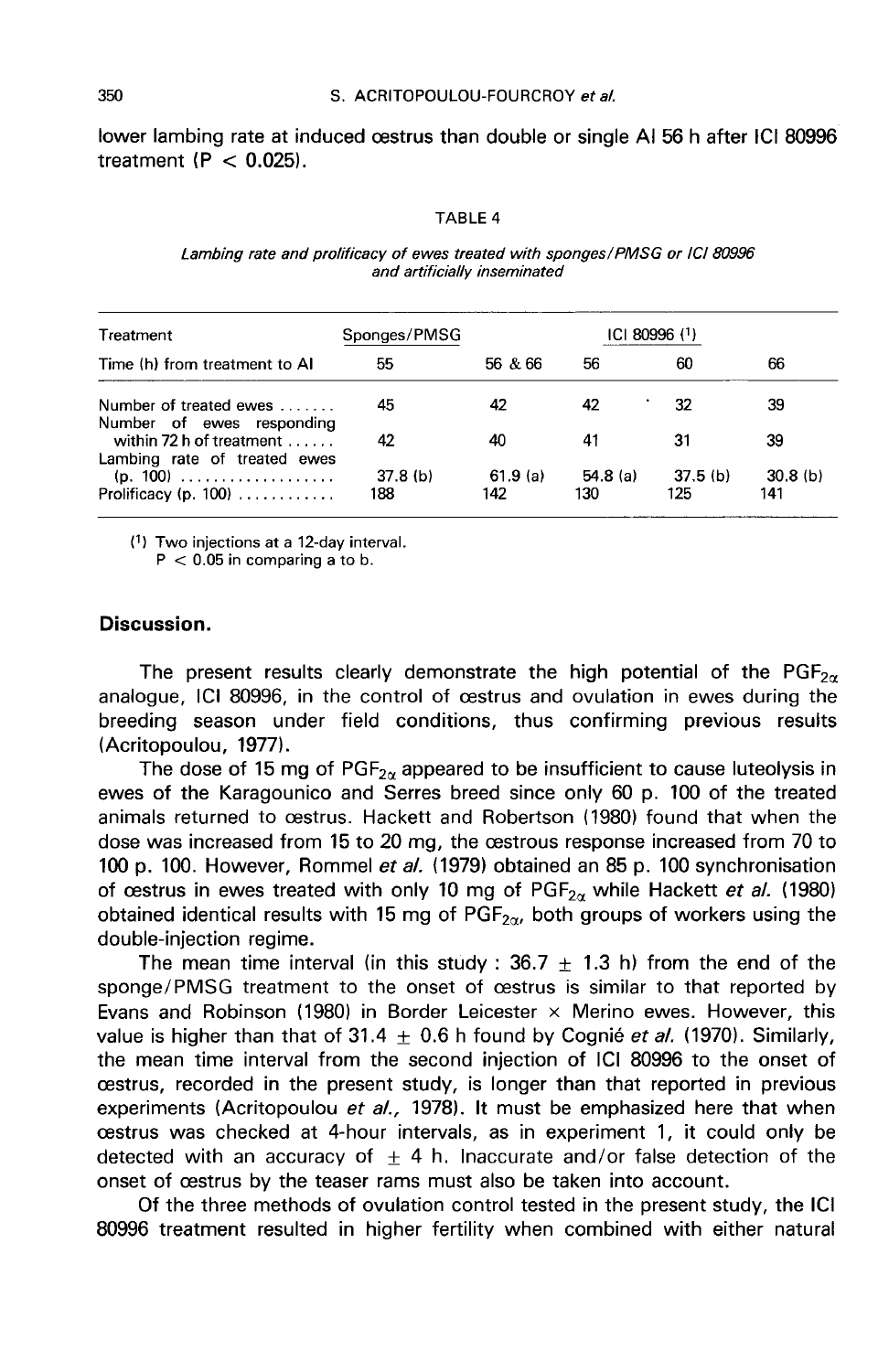mating or AI. Lambing rate and prolificacy of naturally-mated ewes synchronized with ICI 80996 were equivalent to those of control ewes (table 1), indicating that treatment with this analogue does not depress fertility. Similarly, Bielanski (1978)<br>and Haresign and Acritopoulou (1978) reported no difference in lambing rate<br>between ICI 80996-treated and control ewes. Fertility in nat and Haresign and Acritopoulou (1978) reported no difference in lambing rate between ICI 80996-treated and control ewes. Fertility in naturally-mated,  $PGF_{2\alpha}$ treated ewes was unsatisfactory due to poor response to the treatment since only 56.5 p. 100 of the ewes lambed in response to this method. This percentage is close to the one reported by Hackett et al. (1980).

The effectiveness of the ICI 80996 treatment in controlling breeding was more clearly demonstrated when Al was used ; the lambing rate with fixed-time Al and ICI 80996-induced oestrus reached acceptable levels (experiment 2, table 2), agreeing with the findings of Fairnie et al. (1976) and Greyling and van der Westhuysen (1980 a). In contrast, fertility with fixed-time Al and table 2), agreeing with the findings of Fairnie *et al.* (1976) and Greyling and van<br>der Westhuysen (1980 a). In contrast, fertility with fixed-time AI and<br>synchronization with either sponges/PMSG or PGF<sub>2x</sub> was far from (table 2). Contrary to our results, fixed-time double Al after ovulatory induction with the sponges gave a conception rate of more than 55 p. 100 for Le Roux (1976), Langford et al. (1979) and Greyling and van der Westhuysen (1980 a). The results of experiment 2 show that increasing the number of  $PGF_{2\alpha}$  or ICI 80996 injections from 2 to 3 does not improve the fertility of the treated ewes. This suggests that the double-injection regime (on Days 1 and 14) may be employed as it has the great advantage over the three-injection regime of being time, labour and drug-saving as well as disturbing the animals less.

The results of experiment 3 were very encouraging, demonstrating that when the ICI 80996 treatment is used for oestrous control in sheep, fertility after Al is equivalent to that obtained with natural mating (tables 1, 3).

In experiment 4, the lambing rate was lower after Al and sponge/PMSGinduced oestrus. The lower fertility of animals synchronized by this method of ovulatory control bas been a major problem ; the treatment of ewes with progestagens has been shown to increase or decrease the production of cervical mucus during the ensuing cestrus (Moore et al., 1967; Smith and Allison, 1971). Indeed, evidence has accumulated suggesting poor sperm transport and survival within the female reproductive tract after progestagen treatment (Quinlivan and Robinson, 1967 ; Robinson, 1973 ; Hawk and Cooper, 1977).

Compared to those of experiment 3 (table 3), the data of experiment 4 (table 4) show that fixed-time double Al at 56 and 66 h, after either the two or three-ICI 80996-injection regime, results in a similar lambing rate (about 60 p. 100) ; this percentage approximates the lambing rate usually obtained at first service in untreated control ewes. These data strengthen our earlier reasons for using the two-injection method (see above). Moreover, they indicate that an interval of 12 or 14 days between the two ICI 80996 injections gives comparable results ; reducing this interval to 8 or 9 days is followed by a drop in the fertility level (Fairnie et al., 1977 ; Greyling and van der Westhuysen (1980 b). Hawk and Cooper (1977) found that sperm numbers were reduced in the cervix of ewes treated with  $PGF_{2\alpha}$  on Day 10, but not in those treated on Day 16. This means that prostaglandins do not interfere with the patterns of sperm transport in the reproductive tract of the ewe at induced oestrus. Hawk and Cooper's results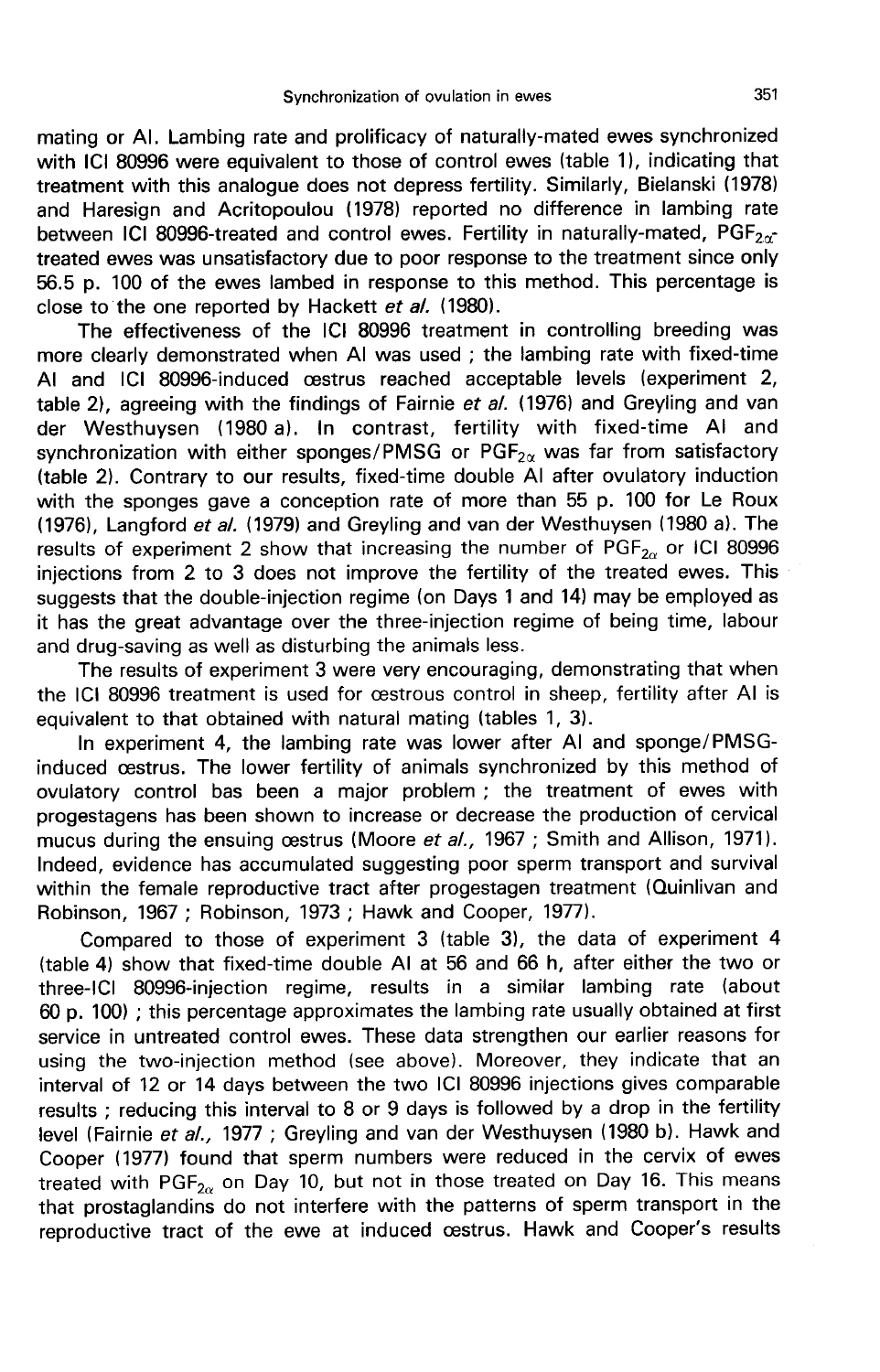(1977) suggested that some factor associated with the shortening of the oestrous cycle inhibited sperm transport. There were no differences in the number of spermatozoa recovered from any parts of the genital tract of either  $PGF_{2\alpha}$ -treated or control ewes (Fukui and Roberts, 1977).

When the number of inseminations in the present study was reduced from two to one 56 h after injection of ICI 80996, the lambing rate decreased by 7. p. 100 (table 4). It is not easy to judge here if this decrease would justify or not a second insemination. In this study, single Al at 60 or 66 h after ICI 80996 treatment gave rather poor fertility, suggesting that such Al timing was too late for good results.

Although from the present data it appears that the optimal insemination time is around 56 h after the second injection of ICI 80996, Fairnie et al. (1976) and Fukui and Roberts (1978) working on Merino ewes, obtained higher conception rates when insemination was carried out from 64 to 70 h after the second ICI 80996 injection.

## Conclusions.

Our data show that :

1) two injections of 100  $\mu$ g each of the prostaglandin analogue, ICI 80996, given to cyclic ewes from 9 to 14 days apart, controlled oestrus in all ewes irrespective of the stage of the cycle when the treatment began ;

2) Provera sponges/PMSG and ICI 80996 were equally effective in synchronizing oestrus, and the results of hand-mating could not be distinguished from the performance of control ewes. PGF<sub>2 $\alpha$ </sub> was less effective (experiment 1) ;

3) double insemination was better than single in all the synchronization experiments ;

4) a single insemination 55 h after Provera sponge/PMSG treatment gave results comparable to those obtained with insemination 60 or 66 h after ICI 80996 treatment but poorer than those obtained at 56 h ;

5) the choice of insemination time was important ; 56 h was better than 60 or 66 h with ICI 80996.

> Reçu en juin 1981. Accepte en octobre 1981.

Acknowledgements. ― We wish to thank Dr. P. J. Jackson of ICI Ltd. (UK) and Dr. J. W. Lauderdale of the Upjohn Co. (Kalamazoo, USA) for generously supplying the ICI 80996 and the PGF $_{2\alpha}$ , respectively.

Résumé. Au cours de la saison de reproduction, la fertilité de brebis dont les œstrus ont été synchronisés par différents traitements a été comparée après insémination naturelle ou artificielle. Les traitements de synchronisation ont été les suivants :

I. Eponges intravaginales imprégnées de 50-60 mg d'acétate de médroxyprogestérone pour une durée de 14 jours plus 500 U.I. de PMSG lors de l'arrêt du traitement.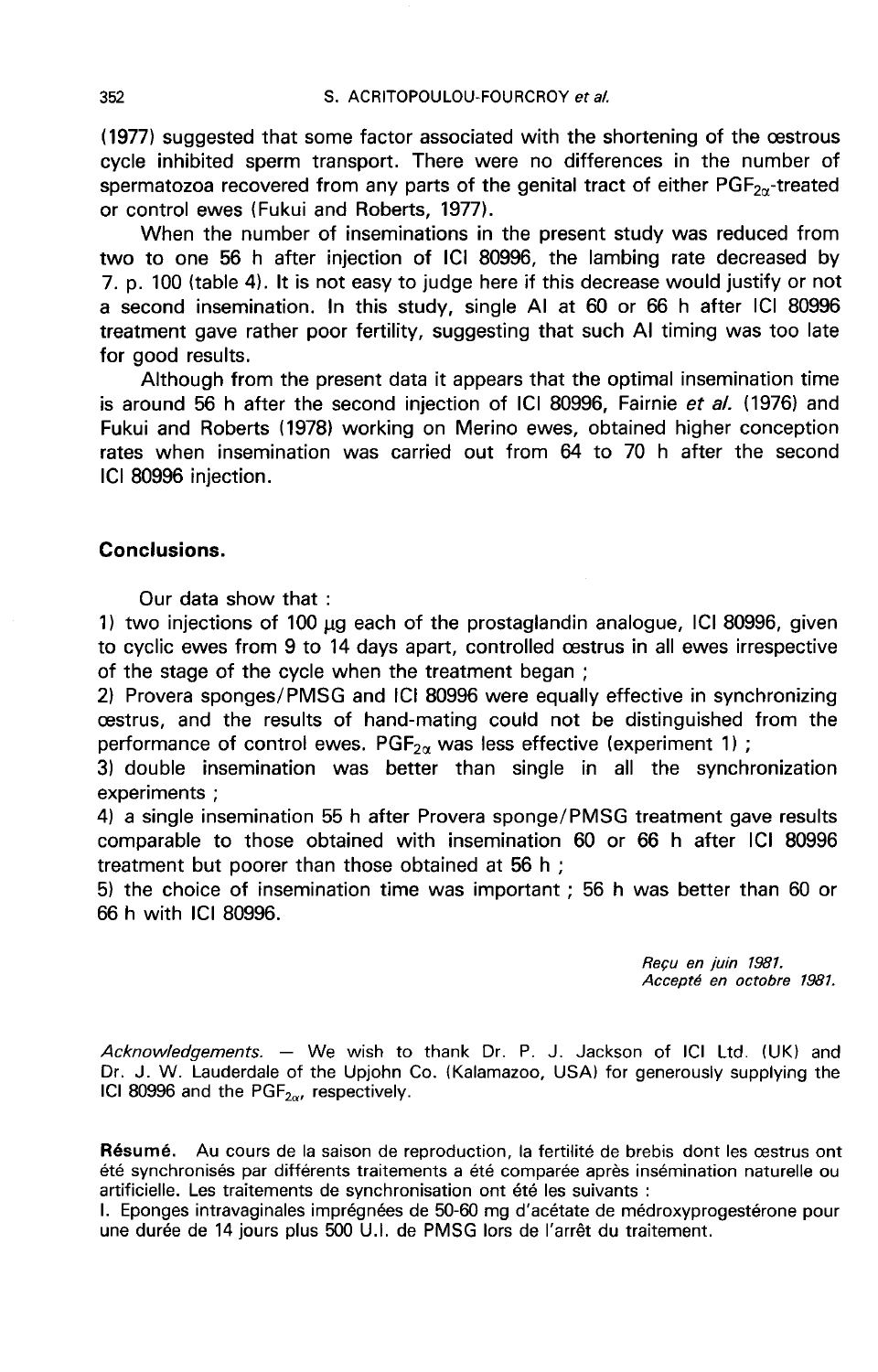II. Injection de prostaglandine  $F_{2\alpha}$  (dose 15 mg) ou

III. de l'analogue ICI  $80996$  (dose  $100 \mu g$ )

Après insémination naturelle, les taux d'agnelage et de prolificité sont respectivement de 55 et 140 p. 100, 32,5 et 153 p. 100, 60 et 133 p. 100 pour les femelles recevant les traitements 1, Il et III. Ils sont de 62,5 et 120 p. 100 pour des brebis ne recevant aucun traitement. L'insémination artificielle avec du sperme frais 48 et 58 h après retrait des éponges vaginales donne un taux d'agnelage de 25 p. 100 et une prolificité de 133 p. 100.

Le taux d'agnelage et la prolificité des brebis inséminées 58 h et 68 h après la dernière injection de PGF<sub>2 $\alpha$ </sub> ou de l'analogue ICI 80996 sont respectivement de 27,8 et 149 p. 100 ; et 45,5 et 165 p. 100.

Après une seule insémination artificielle, 55 h après arrêt du traitement progestagène, les taux de conception, d'agnelage et la prolificité sont de 53,3, 37,8 et 188 p. 100.

Une seule insémination artificielle, effectuée 56 h après la dernière injection de l'analogue ICI 80996, résulte en un taux plus élevé d'agnelage (54,8 p. 100) que lorsqu'elle est faite à 60 h (37,5 p. 100) ou à 66 h (30,8 p. 100). Il est cependant encore plus élevé (61,9 p. 100) avec deux inséminations réalisées 56 h et 66 h après la dernière injection d'ICI 80996.

Ces résultats montrent que l'ICI 80996 peut contrôler avec succès l'oestrus chez la brebis au cours de la saison de reproduction, et que, la fertilité consécutive après insémination naturelle ou artificielle est équivalente à celle des contrôles.

#### References

- ACRITOPOULOU S., 1977. Controlled reproduction in the sheep. Ph. D. Thesis, Univ. Nottingham (U.K.).
- ACRITOPOULOU S., HARESIGN W., FOSTER J. P., LAMMING G. E., 1977. Plasma progesterone and LH concentrations in ewes after injection of an analogue of prostaglandin  $F_{2n}$ . J. Reprod. Fert., 49, 337-340.
- ACRITOPOULOU S., HARESIGN W., LAMMING G. E., 1978. Time of ovulation in ewes after treatment with a prostaglandin  $F_{2\alpha}$  analogue. J. Reprod. Fert., 54, 189-191.
- BAIRD D. T., SCARAMUZZI R. J., 1975. Prostaglandin  $F_{2\alpha}$  and luteal regression in the ewe : comparison with 16 aryloxyprostaglandin (ICI 80996). Ann. Biol. anim. Bioch. Biophys., 15, 161-174.
- BIELANSKI B. A., 1978. Luteolytic effect of a prostaglandin analogue (Cloprostenol) on fertility performance of merinos ewes during breeding season. Theriogenology, 10, 241-245.
- COGNIE Y., MARIANA J. C., THIMONIER J., 1970. Etude du moment d'ovulation chez la brebis normale ou traitée par un progestagène associé ou non à une injection de PMSG. Ann. Biol. anim. Bioch. Biophys., 10, 15-24.
- EVANS G., ROBINSON T. J., 1980. The control of fertility in sheep : endocrine and ovarian responses to progestagen-PMSG treatment in the breeding season and in anœstrus. J. agric. Sci., 94, 69-88.
- FAIRNIE I. J., CUMMING I. A., MARTIN E. R., 1976. Use of the prostaglandin analogue, ICI 80996, to synchronize ovulation in sheep in an artificial insemination programme. Proc. aust. Soc. anim. Prod., 11, 133-136.
- FAIRNIE I. J., WALES R. G., GHERARDI P. B., 1977. Time of ovulation, fertilization rate, and blastocyst formation in ewes following treatment with a prostaglandin analogue  $(ICI 80996)$ . Theriogenology, 8, 183.
- FUKUI Y., ROBERTS E. M., 1977. Sperm transport after non-surgical intra-uterine insemination with frozen semen in ewes treated with prostaglandin  $F_{2\alpha}$ . J. Reprod. Fert., 51, 141-143.
- FUKUI Y., ROBERTS E. M., 1978. Fertility of ewes treated with prostaglandin  $F_{2\alpha}$  and artificially inseminated at predetermined intervals thereafter. Anim. Breed. Abst., 46, 2783.
- GODING J. R., 1974. The demonstration that  $PGF_{2\alpha}$  is the uterine luteolysin in the ewe. J. Reprod. Fert., 38, 261-271.